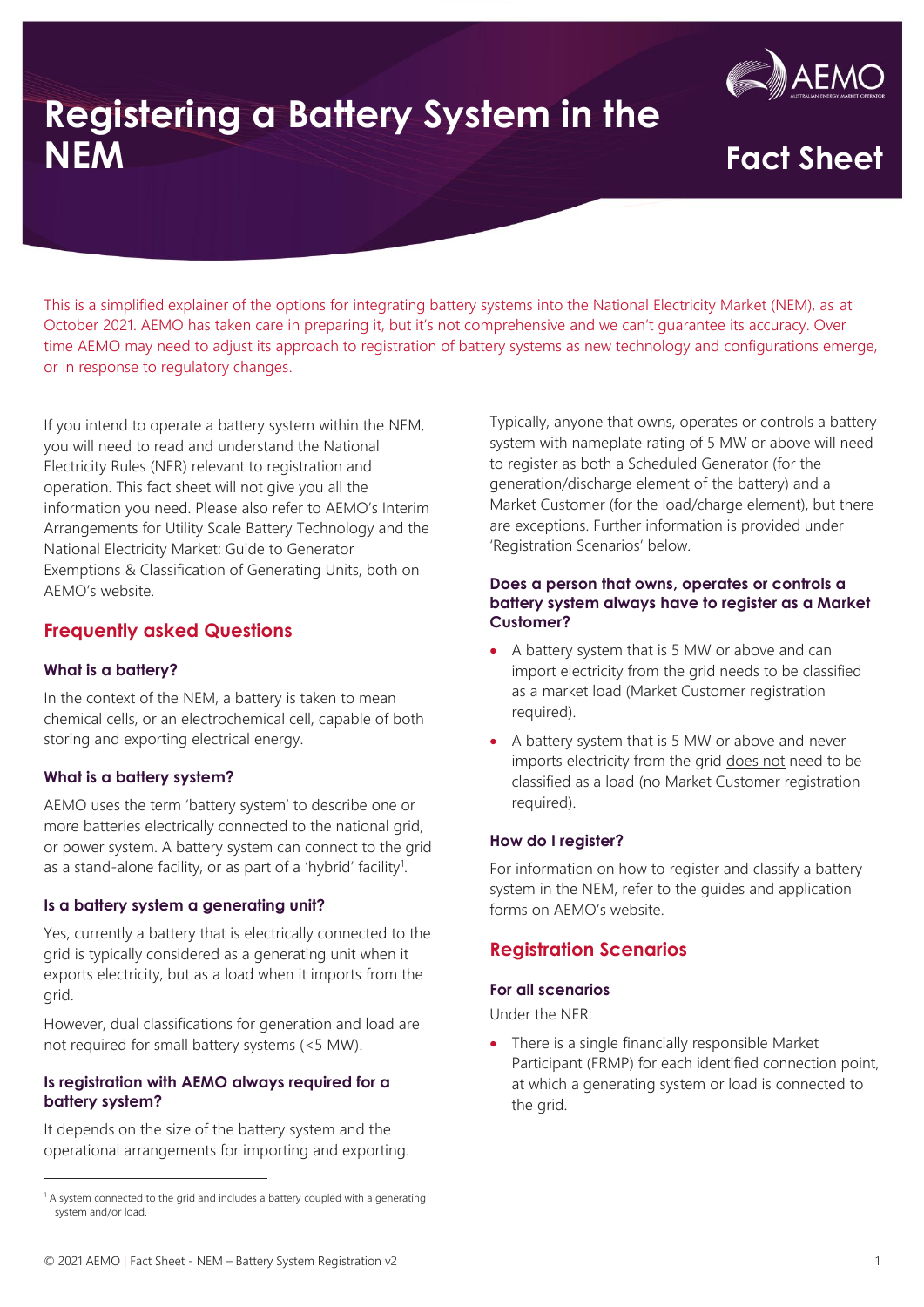

• A NER-compliant metering installation measures electricity flows at each connection point.

## **Batteries < 5 MW Scenarios**

### **1. Stand-alone battery, hybrid battery or battery with consumer load < 5 MW**

An automatic exemption from the requirement to register as a Generator with AEMO applies, if you have appropriate retail arrangements in place with a Market Participant for the sale of any electricity exported to the grid or purchase of electricity from the grid at the battery's connection point. No application is required in this case. However, you must contact the relevant Network Service Provider for all connection enquiries.

Connection points with exempt batteries and a combined generating unit nameplate rating of <5 MW may be classified:

- By a Market Customer as a market load, where the battery either:
	- has a separate connection point,
	- is coupled with another generating unit and imports from the grid at a single connection point or
	- is located 'behind the meter' at a consumer's premises.
- By a Market Small Generation Aggregator as a market generating unit, where the battery:
	- has a separate connection point, or
	- is coupled with another generating unit at a single connection point.



Battery system with a separate connection point (stand-alone facility) А.

Battery system coupled with another generating unit (hybrid facility)  $\mathbf{D}$ Battery system located 'behind the meter' at a consumer's premises C.

(battery with consumer load)

### **2. Battery < 5 MW as part of a generating system with an overall nameplate rating between 5 MW and 30 MW**

You may apply to AEMO for an exemption from the requirement to register.

Where AEMO does not grant an exemption, you must register with AEMO as a Generator, and classify the batteries within the generating system - see the options in scenario 3.

Registration as a Market Customer is not required.



### **3. Battery < 5 MW as part of a generating system with an overall nameplate rating ≥ 30 MW**

You must register with AEMO as a Generator for the generating system. The battery component of the system is not eligible for exemption. Depending on operational requirements, you may seek to classify the generating units in the system: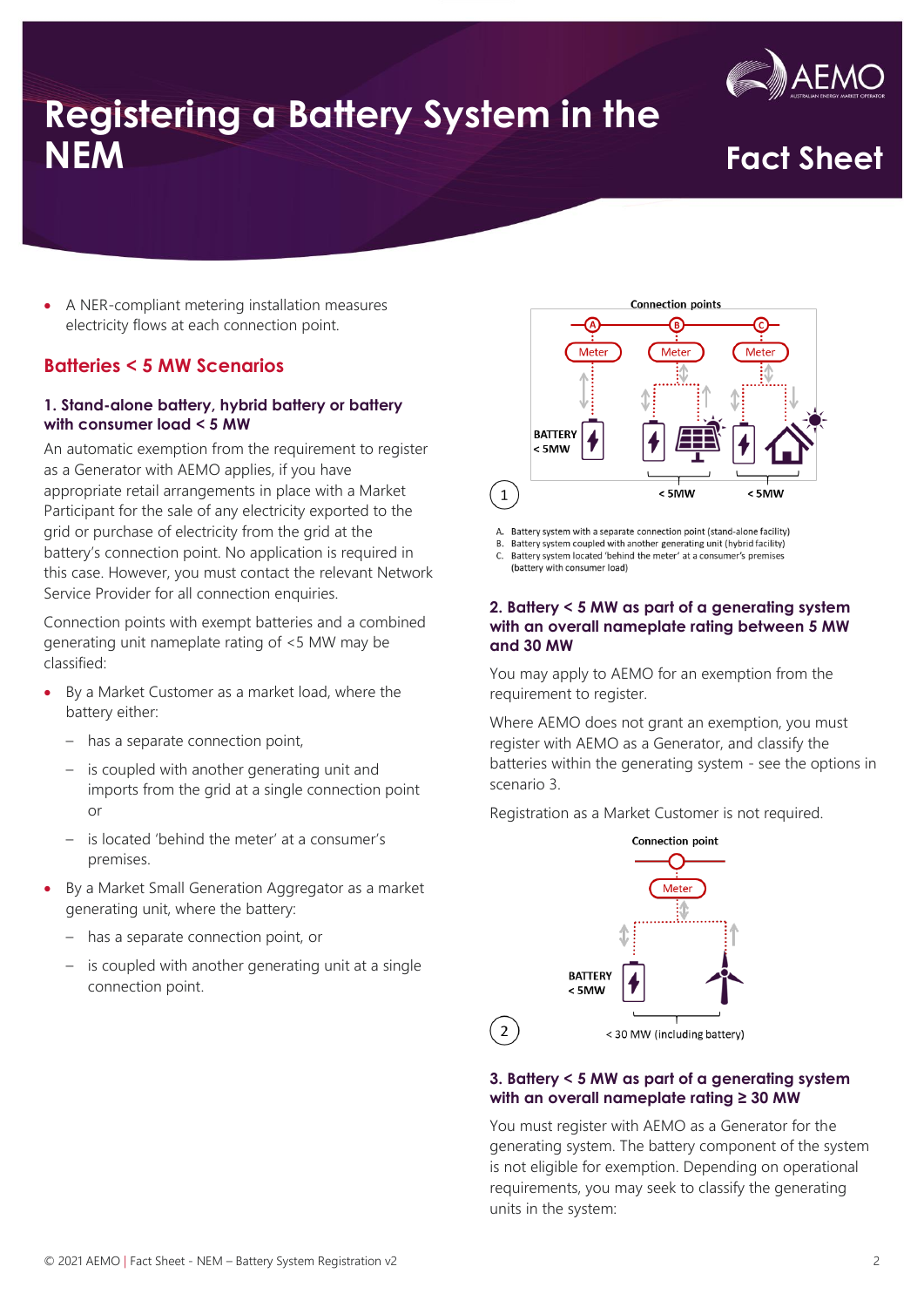

- According to their characteristics:
	- all variable (intermittent) generating units (with common fuel source) as a semi-scheduled
	- generating unit (each with its own dispatch target)<sup>2</sup> and
	- the battery as either:
		- a scheduled generating unit (with its own dispatch target) or
		- a non-scheduled generating unit.
- As scheduled generating units, either as single generating units or aggregated. The aggregated generating units may be combined as a single offer into the market and receive a single dispatch target.



### **4. Different FRMP for battery < 5 MW and other generating system/s**

Where the battery system is to be owned or operated separately from an adjacent generating system:

- Each generating system must be independently controlled, with a separate connection point and NER compliant metering installation, such that the two systems are distinct (effectively the same as scenario 1, stand-alone).
- Registration with AEMO may be required for the nonbattery generating system, depending on its size and characteristics.
- An automatic exemption from the requirement to register as a Generator with AEMO applies for the

battery system, if you have appropriate retail arrangements in place with a Market Participant for the sale of any electricity exported to the grid or purchase of electricity from the grid at the battery's connection point.



## **Batteries ≥ 5 MW Scenarios**

 $\overline{4}$ 

 $\overline{5}$ 

These scenarios cover the same set of arrangements as set out above, but in each case the nameplate rating of the battery system is 5 MW or more.

### **5. Stand-alone battery ≥ 5 MW**

You must register with AEMO as a Generator and a Market Customer. The battery must be classified as a scheduled generating unit and a scheduled load, which will be bid/offered and dispatched separately.



### **6. Battery ≥ 5 MW as part of a generating system with an overall nameplate rating between 5 MW and 30 MW**

You must register with AEMO as a Generator and a Market Customer (if purchasing from the grid). Depending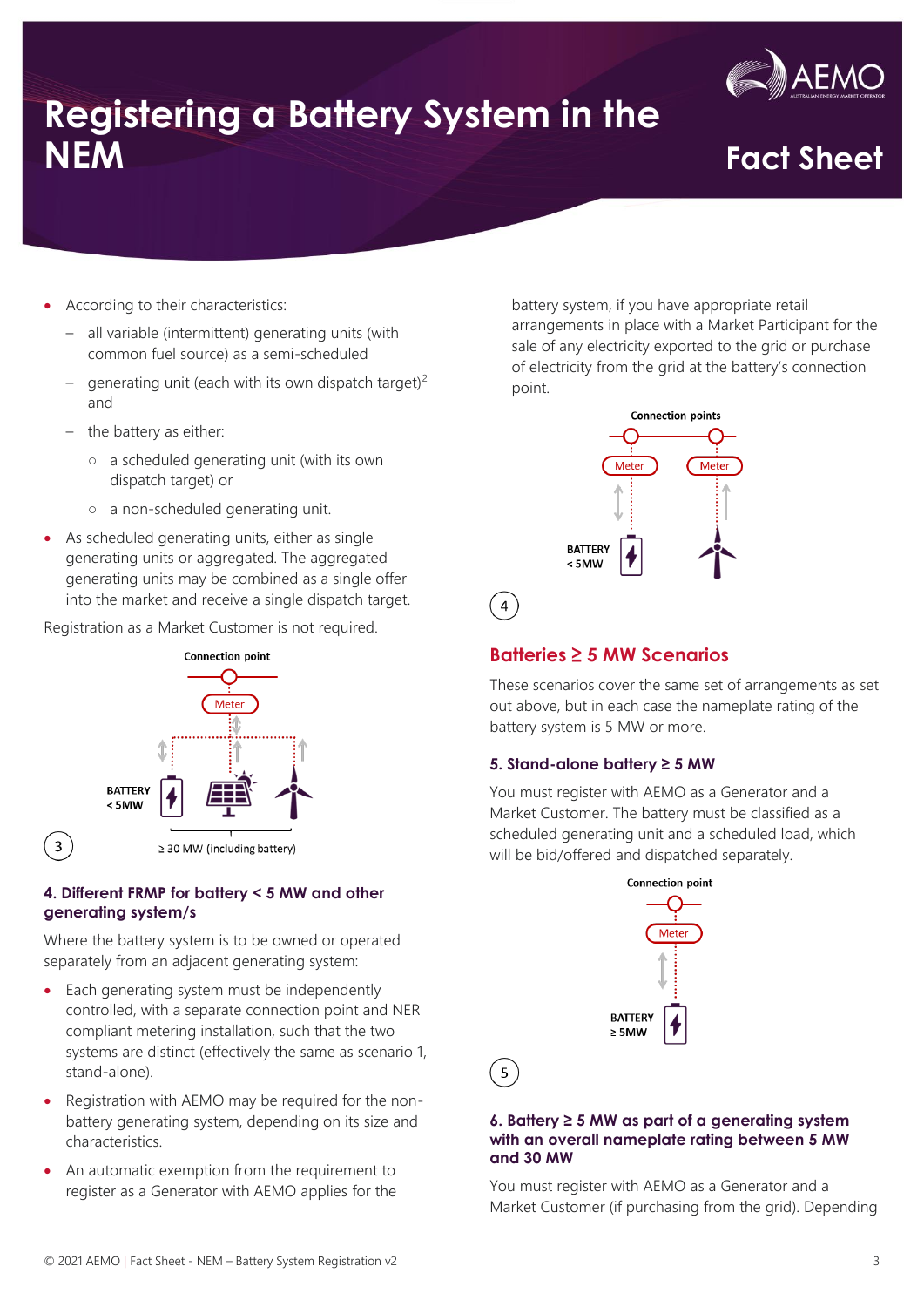

on operational requirements, you may seek to classify the generating units in the system:

- According to their characteristics:
	- All variable (intermittent) generating units (with common fuel source) as a non-scheduled or a semi-scheduled generating unit<sup>2</sup> and
	- The battery as a scheduled generating unit and a scheduled load. The battery will be required to be scheduled through central dispatch for charging even if there is no import from the grid.
- As scheduled generating units, either as single generating units or aggregated. The aggregated generating units may be combined as a single offer into the market and receive a single dispatch target.



### **7. Battery ≥ 5 MW as part of a generating system with an overall nameplate rating ≥ 30 MW**

You must register with AEMO as a Generator and a Market Customer (if purchasing from the grid). Depending on operational requirements, you may seek to classify the generating units in the system:

• According to their characteristics:

 $\,6\,$ 

- All variable (intermittent) generating units (with common fuel source) as a semi-scheduled generating unit<sup>2</sup> and
- The battery as a scheduled generating unit. Registration as a Market Customer will also be required if it is purchasing from the grid.

As scheduled generating units, either as single generating units or aggregated. The aggregated generating units may be combined as a single offer into the market and receive a single dispatch target. The battery will be required to be scheduled through central dispatch for charging even if there is no import from the grid.



### **8. Different FRMP for battery system ≥ 5MW and other generating system/s**

Where the battery system is to be owned or operated separately from an adjacent generating system/s:

- Separate registration applications are required for each system.
- Each generating system must be independently controlled, with a separate connection point and NER compliant metering installation, such that the two systems are distinct.
- This is effectively the same as scenario 5. The battery will be classified as a scheduled generating unit and scheduled load. The generation and load components will be offered and bid separately and receive individual dispatch targets.

<sup>&</sup>lt;sup>2</sup> Semi-scheduled generating units with different fuel sources (i.e. solar and wind) will be given separate dispatch instructions. There are currently some system

limitations in relation to hybrid systems, especially around the aggregation of wind and solar units. Please contact AEMO for further information.